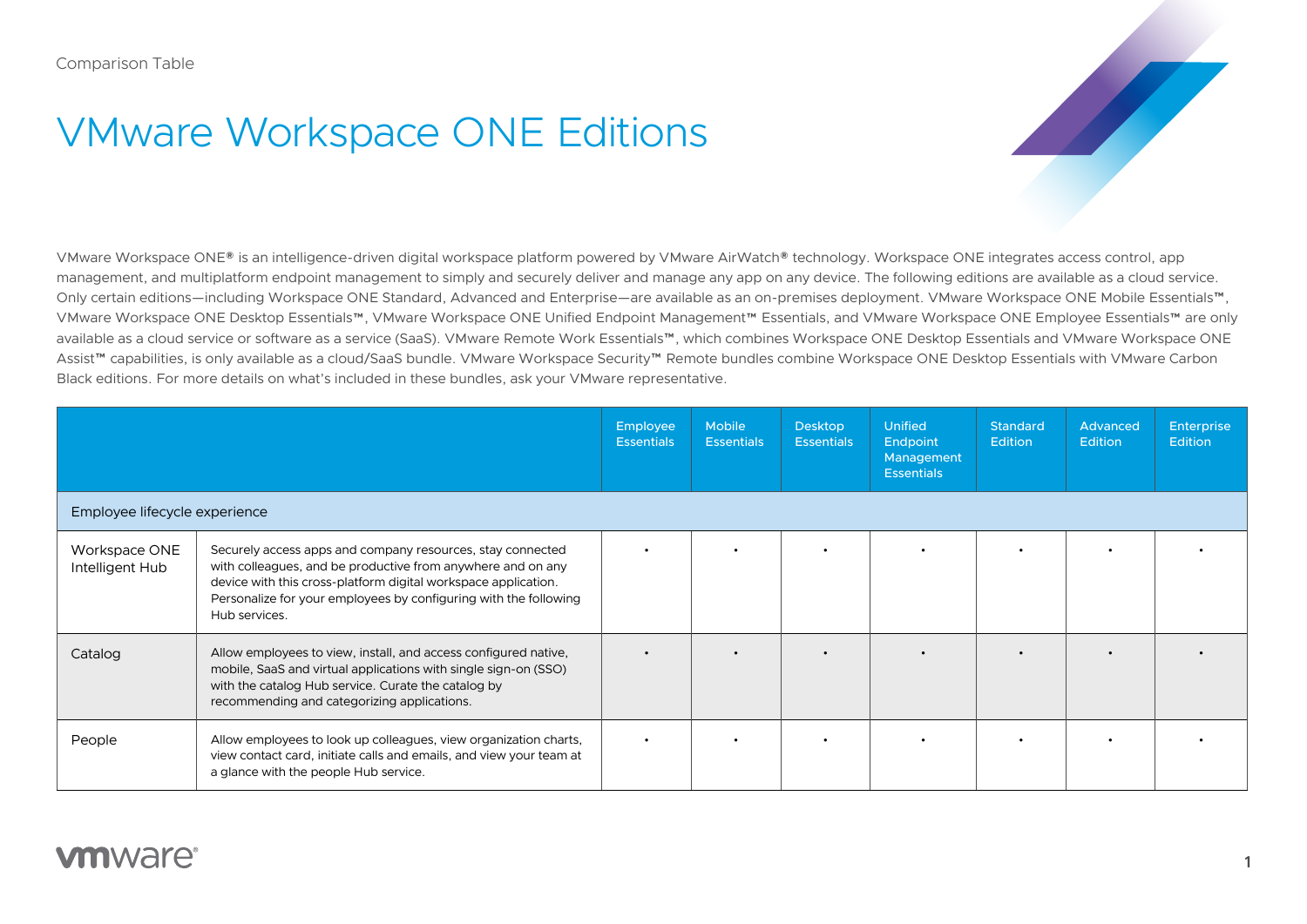|                               |                                                                                                                                                                                                                                                                                                                                                                                                                         | Employee<br><b>Essentials</b> | Mobile<br><b>Essentials</b> | <b>Desktop</b><br><b>Essentials</b> | <b>Unified</b><br>Endpoint<br>Management<br><b>Essentials</b> | <b>Standard</b><br>Edition | Advanced<br>Edition | Enterprise<br>Edition |
|-------------------------------|-------------------------------------------------------------------------------------------------------------------------------------------------------------------------------------------------------------------------------------------------------------------------------------------------------------------------------------------------------------------------------------------------------------------------|-------------------------------|-----------------------------|-------------------------------------|---------------------------------------------------------------|----------------------------|---------------------|-----------------------|
| <b>Notifications</b>          | Engage and communicate with all your employees with the<br>notifications Hub service. Use the notifications builder to create<br>and preview informational and actionable notifications that are<br>delivered to the Workspace ONE Intelligent Hub application.<br>Customers with Experience Workflows™ for VMware Workspace<br>ONE powered by Boomi can integrate notifications with third-<br>party business systems. |                               |                             |                                     |                                                               |                            |                     |                       |
| Support                       | Give employees the ability to self-serve with on-demand access to<br>frequently asked questions, knowledge base articles and more as<br>part of the brandable support section in Workspace ONE<br>Intelligent Hub.                                                                                                                                                                                                      |                               |                             |                                     |                                                               |                            |                     |                       |
| <b>Branding</b>               | Customize the digital workspace experience to reflect your<br>organization's brand.                                                                                                                                                                                                                                                                                                                                     |                               |                             |                                     |                                                               |                            |                     |                       |
| Custom tab                    | Pin a website to the navigation bar in Workspace ONE Intelligent<br>Hub, such as a company web portal or intranet site.                                                                                                                                                                                                                                                                                                 |                               |                             |                                     |                                                               |                            |                     |                       |
| Onboarding                    | Provide a pre-hire onboarding experience through Workspace<br>ONE Intelligent Hub on a web browser to give users who are<br>recently hired access to resources before or on their start date.                                                                                                                                                                                                                           |                               |                             |                                     |                                                               |                            |                     |                       |
| <b>Access services</b>        |                                                                                                                                                                                                                                                                                                                                                                                                                         |                               |                             |                                     |                                                               |                            |                     |                       |
| Identity broker               | Integrate with third-party identity stores and providers, including<br>Active Directory, Azure Active Directory, LDAP, Okta and Ping.                                                                                                                                                                                                                                                                                   |                               |                             |                                     |                                                               |                            |                     |                       |
| Identity provider<br>$(dP)^1$ | Serve as the identity database for user accounts.<br>*Functionality limitations for per-device licensing mode.                                                                                                                                                                                                                                                                                                          |                               |                             |                                     |                                                               |                            |                     |                       |
| <b>Federated SSO</b>          | Federate Active Directory to third-party or internally developed<br>apps using one of the federation standards. Includes a password<br>form-fill feature for SSO.                                                                                                                                                                                                                                                       |                               |                             |                                     |                                                               |                            |                     |                       |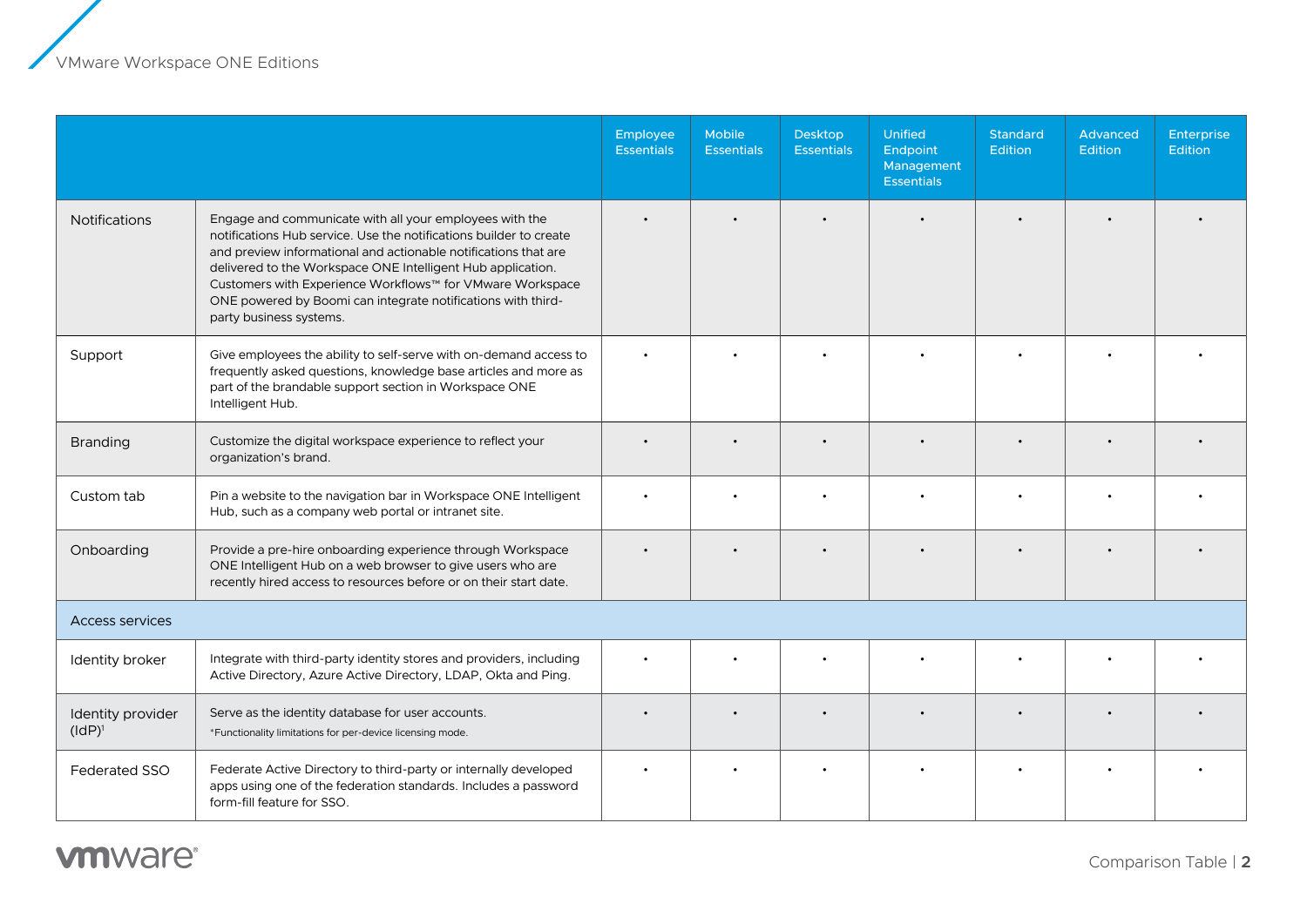z

|                                            |                                                                                                                                                                                                                       | Employee<br><b>Essentials</b> | <b>Mobile</b><br><b>Essentials</b> | <b>Desktop</b><br><b>Essentials</b> | <b>Unified</b><br>Endpoint<br>Management<br><b>Essentials</b> | <b>Standard</b><br><b>Edition</b> | <b>Advanced</b><br><b>Edition</b> | <b>Enterprise</b><br><b>Edition</b> |
|--------------------------------------------|-----------------------------------------------------------------------------------------------------------------------------------------------------------------------------------------------------------------------|-------------------------------|------------------------------------|-------------------------------------|---------------------------------------------------------------|-----------------------------------|-----------------------------------|-------------------------------------|
| Mobile SSO <sup>1</sup>                    | Use certificate-based SSO for seamless launching and<br>authentication to iOS and Android apps. On Android, SSO<br>requires Workspace ONE Tunnel.<br>*Functionality limitations for per-device licensing mode.        |                               |                                    |                                     |                                                               |                                   |                                   |                                     |
| Multifactor<br>authentication<br>$(MFA)^1$ | Securely access apps using Workspace ONE Verify MFA or third-<br>party MFA, such as RSA and Duo.<br>*Functionality limitations for per-device licensing mode.                                                         |                               |                                    |                                     |                                                               |                                   |                                   |                                     |
| Conditional<br>access control <sup>1</sup> | Utilize app access control policy to restrict access to apps based<br>on user authentication strength, device platform, network ranges<br>and app.<br>*Functionality limitations for per-device licensing mode.       |                               |                                    |                                     |                                                               |                                   |                                   |                                     |
| Workspace ONE<br>Tunnel™                   | Connect apps (VMware or third party) to corporate intranet<br>services with this per-app VPN client app. Requires server-<br>side per-app VPN infrastructure, such as VMware Unified<br>Access Gateway <sup>™</sup> . |                               |                                    |                                     |                                                               |                                   |                                   |                                     |
| Mobile management                          |                                                                                                                                                                                                                       |                               |                                    |                                     |                                                               |                                   |                                   |                                     |
| Mobile device<br>management                | Configure mobile device management (MDM) policies, settings<br>and device configurations across phones, tablets and laptop<br>devices that run iOS, Android, macOS, Windows 10, Chrome OS,<br>Linux and others.       |                               |                                    |                                     |                                                               |                                   |                                   |                                     |
| Basic shared<br>device<br>management       | Manage shared and kiosk configurations for mobile devices<br>leveraging native MDM APIs, such as Android single/multi-app<br>kiosk mode and iOS/iPadOS multiuser mode.                                                |                               |                                    |                                     |                                                               |                                   |                                   |                                     |
| Android OEM<br>extensions                  | Support for OEMConfig-additional OEM-specific device<br>management APIs on top of what's natively available in Android<br>Enterprise (e.g., Samsung Knox, Zebra Managed Configurations).                              |                               |                                    |                                     |                                                               |                                   |                                   |                                     |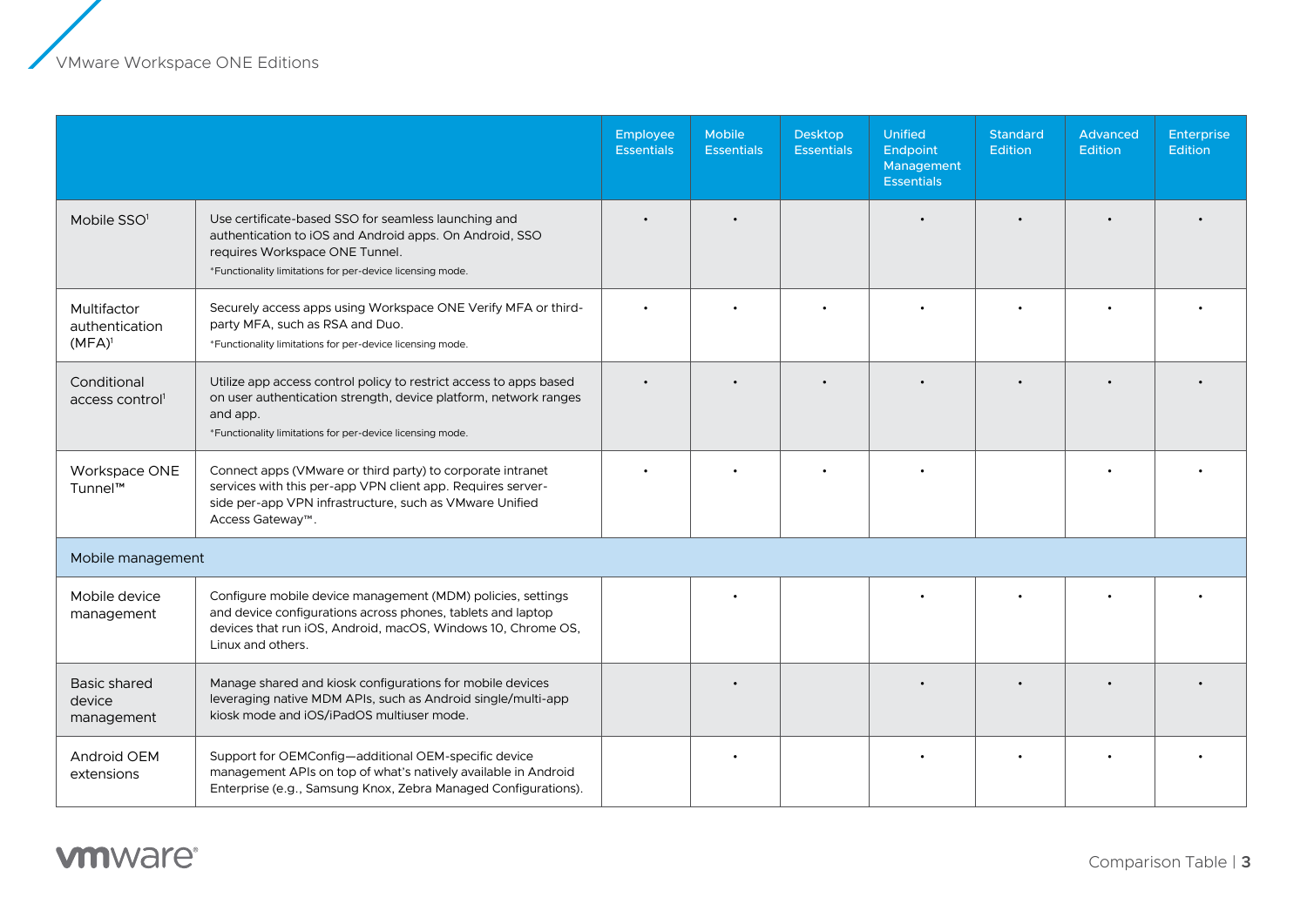|                                      |                                                                                                                                                                                                                                                                                                                                                                                                                                                                                                                                             | Employee<br><b>Essentials</b> | Mobile<br><b>Essentials</b> | <b>Desktop</b><br><b>Essentials</b> | <b>Unified</b><br>Endpoint<br>Management<br><b>Essentials</b> | <b>Standard</b><br><b>Edition</b> | Advanced<br><b>Edition</b> | <b>Enterprise</b><br><b>Edition</b> |
|--------------------------------------|---------------------------------------------------------------------------------------------------------------------------------------------------------------------------------------------------------------------------------------------------------------------------------------------------------------------------------------------------------------------------------------------------------------------------------------------------------------------------------------------------------------------------------------------|-------------------------------|-----------------------------|-------------------------------------|---------------------------------------------------------------|-----------------------------------|----------------------------|-------------------------------------|
| Mobile app<br>management             | Install, track inventory, configure and assign apps-such as<br>internal, public, web and native apps-to users and devices.                                                                                                                                                                                                                                                                                                                                                                                                                  |                               |                             |                                     |                                                               |                                   |                            |                                     |
| Mobile email<br>management           | Integrate with email infrastructure to provide access control for<br>ActiveSync clients. Includes support for Office 365, Google<br>Workspace, and Exchange.                                                                                                                                                                                                                                                                                                                                                                                |                               |                             |                                     |                                                               |                                   |                            |                                     |
| <b>Secure Email</b><br>Gateway (SEG) | Provide access control to the work email server to encrypt data<br>and attachments.                                                                                                                                                                                                                                                                                                                                                                                                                                                         |                               | $\bullet$                   |                                     |                                                               | $^2$                              |                            |                                     |
| Telecom<br>management<br>tools       | Track data, call and message consumption, and automate actions<br>and compliance.                                                                                                                                                                                                                                                                                                                                                                                                                                                           |                               |                             |                                     |                                                               |                                   |                            |                                     |
| Desktop management                   |                                                                                                                                                                                                                                                                                                                                                                                                                                                                                                                                             |                               |                             |                                     |                                                               |                                   |                            |                                     |
| Modern desktop<br>management         | Deliver MDM API-driven modern management of desktop<br>operating systems. Best suited for kiosk/locked-down use cases<br>only. Includes out-of-the-box device onboarding (OOBE, DEP);<br>MDM-based policy configuration and OS updates; app<br>management of modern store apps; limited MDM-based antivirus,<br>firewall, data loss prevention (DLP) and encryption enforcement<br>policies; and asset reporting.                                                                                                                           |                               | $\cdot^3$                   |                                     |                                                               |                                   |                            |                                     |
| Advanced<br>desktop<br>management    | Deliver advanced desktop management capabilities for Windows<br>10, macOS, Chrome OS and Linux beyond what is available<br>through MDM APIs. Includes features such as drop-ship<br>provisioning offline and online; Baselines for Group Policy Object<br>(GPO) configuration; native desktop app lifecycle management;<br>enterprise app repository; native peer-to-peer (P2P) app delivery;<br>full encryption (BitLocker/FileVault) lifecycle management;<br>Sensors for compliance reporting; granular OS patch lifecycle;<br>and more. |                               |                             |                                     |                                                               |                                   |                            |                                     |

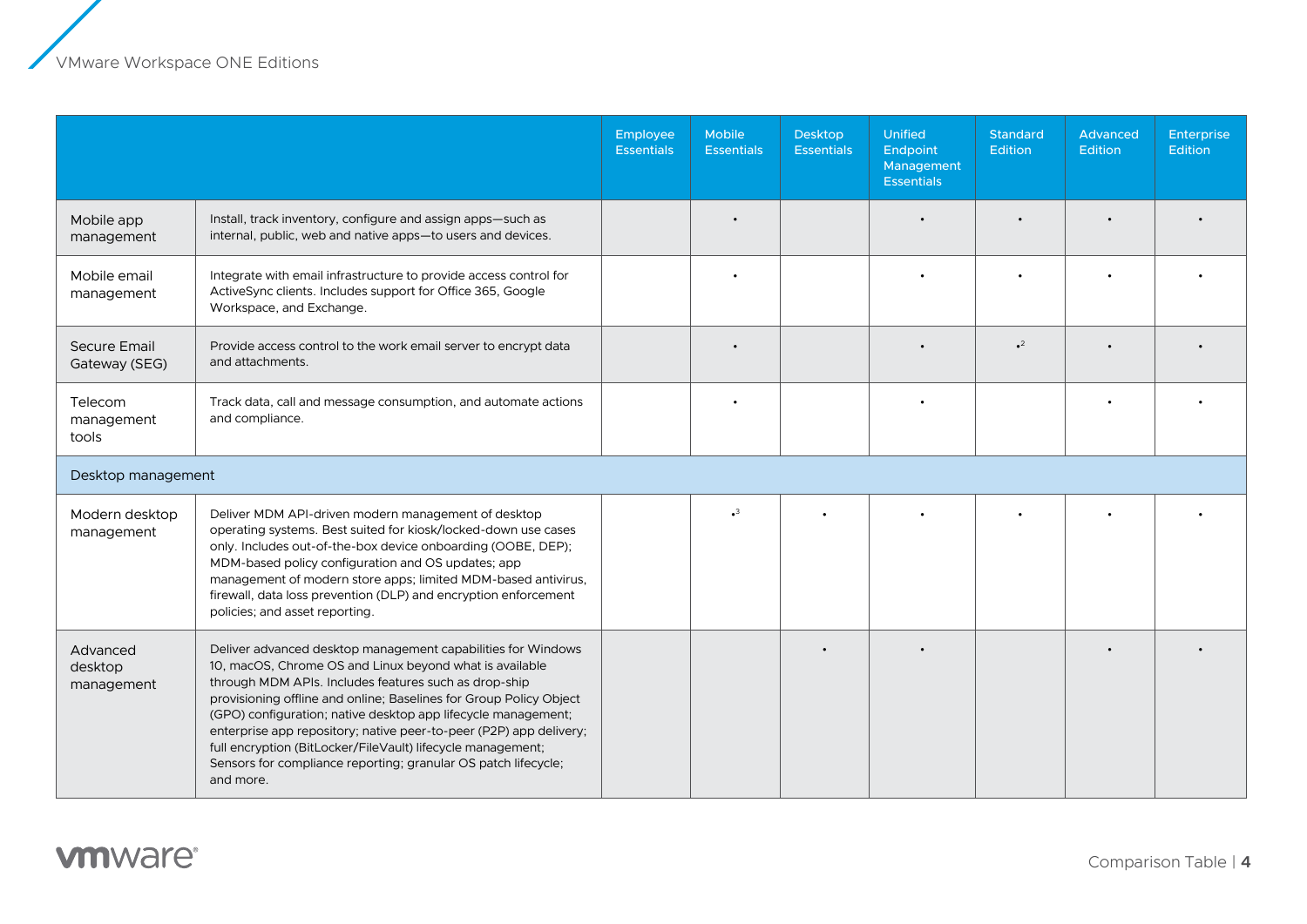$\overline{a}$ 

|                                                                           |                                                                                                                                                                                                                                                                                                                                                                     | Employee<br><b>Essentials</b> | <b>Mobile</b><br><b>Essentials</b> | <b>Desktop</b><br><b>Essentials</b> | <b>Unified</b><br>Endpoint<br>Management<br><b>Essentials</b> | <b>Standard</b><br>Edition | Advanced<br><b>Edition</b> | <b>Enterprise</b><br><b>Edition</b> |
|---------------------------------------------------------------------------|---------------------------------------------------------------------------------------------------------------------------------------------------------------------------------------------------------------------------------------------------------------------------------------------------------------------------------------------------------------------|-------------------------------|------------------------------------|-------------------------------------|---------------------------------------------------------------|----------------------------|----------------------------|-------------------------------------|
| Enterprise<br>desktop<br>management                                       | Deliver enterprise-level desktop management capabilities<br>powered by Workspace ONE Intelligence™. Includes features<br>such as OS updates automation, CVE- and Sensors-based<br>vulnerability remediation, and others.                                                                                                                                            |                               |                                    | $\cdot^4$                           | $\cdot^4$                                                     |                            |                            | $\overline{\phantom{0}}$            |
| Workspace<br>ONE AirLift™ for<br>Windows 10                               | Automate the migration of traditionally high pain-point PC<br>management tasks to Workspace ONE modern management for<br>Windows 10 with this server-side connector to Microsoft System<br>Center Configuration Manager (SCCM). Includes capabilities to<br>build and deploy enrollment packages and migrate device<br>collections, GPOs and apps to Workspace ONE. |                               |                                    |                                     |                                                               |                            |                            |                                     |
| IT orchestration framework                                                |                                                                                                                                                                                                                                                                                                                                                                     |                               |                                    |                                     |                                                               |                            |                            |                                     |
| Freestyle<br>Orchestrator                                                 | Design and orchestrate complex IT workflows that consist of<br>sequential steps with conditions based on granular criteria. A<br>modern, low-code, canvas-based UI to manage all Workspace<br>ONE UEM resources such as devices, applications, scripts,<br>sensors and files.                                                                                       |                               |                                    |                                     |                                                               |                            |                            |                                     |
| IT compliance<br>automation<br>engine                                     | Build compliance policies with automated remediation workflows,<br>such as app allowlist/denylist, GPS and geofencing, OS version<br>control, and compliance escalation.                                                                                                                                                                                            |                               |                                    |                                     |                                                               |                            |                            |                                     |
| Reporting and automation                                                  |                                                                                                                                                                                                                                                                                                                                                                     |                               |                                    |                                     |                                                               |                            |                            |                                     |
| Reports                                                                   | Utilize reports in the Workspace ONE UEM console.                                                                                                                                                                                                                                                                                                                   | $\bullet$                     | $\bullet$                          | $\bullet$                           | $\bullet$                                                     | $\bullet$                  |                            |                                     |
| Report<br>customization<br>and scheduling <sup>5</sup><br>(snapshot data) | Design custom reports with device, application and user data in<br>Workspace ONE Intelligence.                                                                                                                                                                                                                                                                      | $\cdot^4$                     | $\cdot^4$                          | $\cdot$ <sup>4</sup>                | $^4$                                                          |                            |                            |                                     |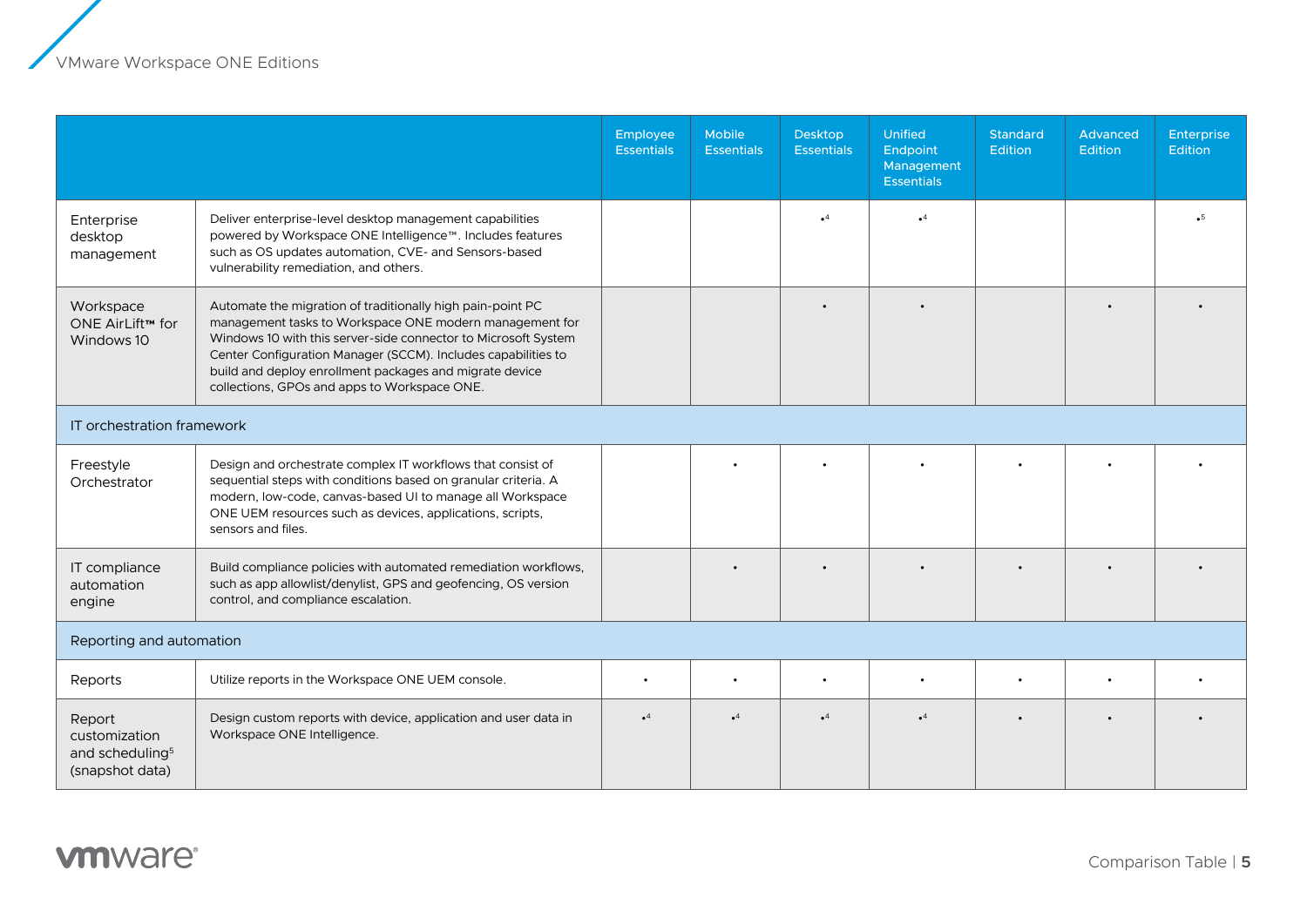z

|                                             |                                                                                                                                                                                                                               | Employee<br><b>Essentials</b> | Mobile<br><b>Essentials</b> | <b>Desktop</b><br><b>Essentials</b> | <b>Unified</b><br>Endpoint<br>Management<br><b>Essentials</b> | <b>Standard</b><br>Edition | Advanced<br>Edition | <b>Enterprise</b><br><b>Edition</b> |
|---------------------------------------------|-------------------------------------------------------------------------------------------------------------------------------------------------------------------------------------------------------------------------------|-------------------------------|-----------------------------|-------------------------------------|---------------------------------------------------------------|----------------------------|---------------------|-------------------------------------|
| Configurable<br>dashboards <sup>5</sup>     | Get complete visibility into your digital workspace with rich<br>visualizations at speed and scale.                                                                                                                           | $\cdot^4$                     | $\bullet^4$                 | $\cdot^4$                           | $\cdot^4$                                                     | Add-on $6$                 | Add-on $6$          |                                     |
| Automation<br>engine <sup>5</sup>           | Automate processes and take actions with pre-defined rules<br>based on a rich set of parameters. Integrate with third-party<br>tools that support REST API across your environment.                                           | $\cdot^4$                     | $\cdot^4$                   | $\cdot^4$                           | $\cdot^4$                                                     | Add-on $6$                 | Add-on $6$          |                                     |
| Device health<br>and lifecycle <sup>5</sup> | Report and automate based on device health data for mobile<br>and desktop operating systems, including device information,<br>Sensors, and OS updates information from Workspace ONE.                                         |                               | $\cdot^4$                   | $^{\circ}$                          | $^4$                                                          | Add-on $6$                 | Add-on <sup>6</sup> |                                     |
| Device health<br>and security $5$           | Report on threat and compliance data from sources, including<br>Workspace ONE UEM and Workspace ONE Access™. Automate<br>vulnerability management and OS patching with CVE-based<br>tracking and remediation workflows.       |                               | $\cdot^4$                   | $\cdot^4$                           | $\bullet$ <sup>4</sup>                                        | Add-on $6$                 | Add-on $6$          |                                     |
| Mobile productivity apps <sup>7</sup>       |                                                                                                                                                                                                                               |                               |                             |                                     |                                                               |                            |                     |                                     |
| Workspace ONE<br>SDK with DLP<br>protection | Securely integrate mobile apps with Workspace ONE. Includes all<br>modular components of the Workspace ONE SDK, such as app<br>containerization, security and DLP, SSO, network tunneling,<br>analytics, privacy and content. |                               |                             |                                     |                                                               |                            |                     |                                     |
| App wrapping                                | Add security policies and management capabilities into an app<br>that is already developed.                                                                                                                                   |                               |                             |                                     |                                                               |                            |                     |                                     |
| Workspace ONE<br>Boxer                      | Give employees an all-in-one email, calendar, contacts and files<br>experience via this secure, containerized mobile application, with<br>enhanced security and productivity features built in.                               |                               |                             |                                     |                                                               |                            |                     |                                     |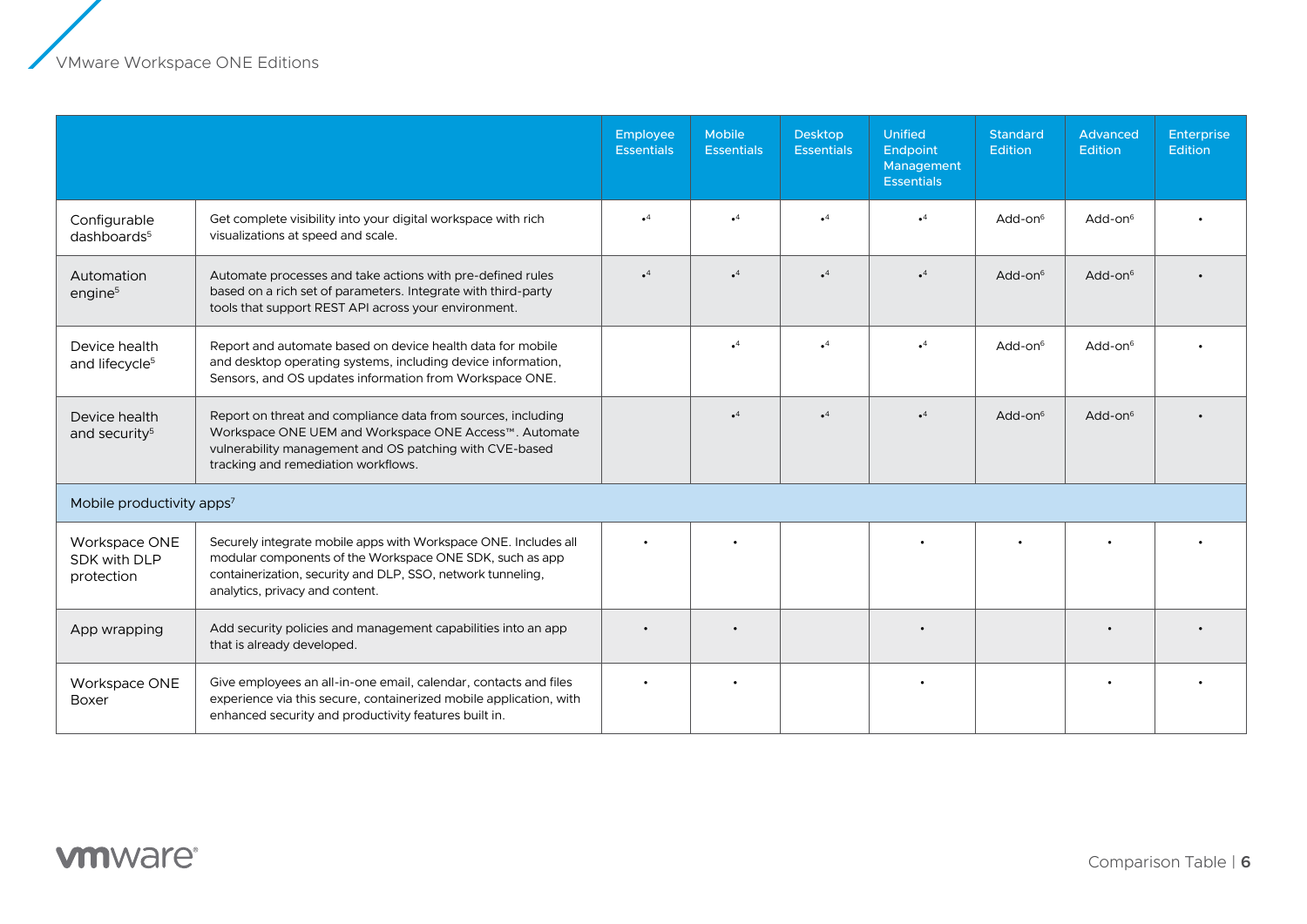|                                |                                                                                                                                                                                                                                                                                                                     | Employee<br><b>Essentials</b> | <b>Mobile</b><br><b>Essentials</b> | <b>Desktop</b><br><b>Essentials</b> | <b>Unified</b><br>Endpoint<br>Management<br><b>Essentials</b> | <b>Standard</b><br><b>Edition</b> | Advanced<br><b>Edition</b> | <b>Enterprise</b><br>Edition |
|--------------------------------|---------------------------------------------------------------------------------------------------------------------------------------------------------------------------------------------------------------------------------------------------------------------------------------------------------------------|-------------------------------|------------------------------------|-------------------------------------|---------------------------------------------------------------|-----------------------------------|----------------------------|------------------------------|
| Workspace ONE<br>Notebook™     | Help employees manage and compose notes and tasks via this<br>secure, containerized mobile application. Workspace ONE<br>Notebook integrates seamlessly with Exchange, giving users the<br>power to capture, organize, and share thoughts, ideas, meeting<br>notes, images, handwriting and more.                   |                               |                                    |                                     |                                                               |                                   |                            |                              |
| Workspace ONE<br>Cards™        | Enable employees to quickly and securely scan business cards<br>and covert them to Exchange contacts via this secure,<br>containerized mobile application.                                                                                                                                                          |                               |                                    |                                     |                                                               |                                   |                            |                              |
| Workspace ONE<br>Web           | Give employees frictionless access to intranet sites and web apps<br>via this secure, containerized mobile application. Includes the<br>ability to lock devices into kiosk (single-app) mode.                                                                                                                       |                               |                                    |                                     |                                                               |                                   |                            |                              |
| Workspace ONE<br>Content       | Enable employees to aggregate, view and mark up files across<br>on-premises and cloud-based file repositories via this secure,<br>containerized mobile application. Includes mobile content<br>management, file editing and annotation while protecting from<br>data loss with cut/copy/paste/open-in restrictions. |                               |                                    |                                     |                                                               |                                   |                            |                              |
| Workspace ONE<br>Send          | Enable the secure pass back and forth of Microsoft Intune-<br>protected Word, Excel or PowerPoint attachments between<br>Office 365 apps and Workspace ONE productivity apps.                                                                                                                                       |                               |                                    |                                     |                                                               |                                   |                            |                              |
| Workspace ONE<br>PIV-D Manager | Enable two-factor authentication through a derived credential<br>client certificate via this secure, containerized mobile application<br>that integrates with major derived credential solution providers.                                                                                                          |                               |                                    |                                     |                                                               |                                   |                            |                              |

## **vmware**<sup>®</sup>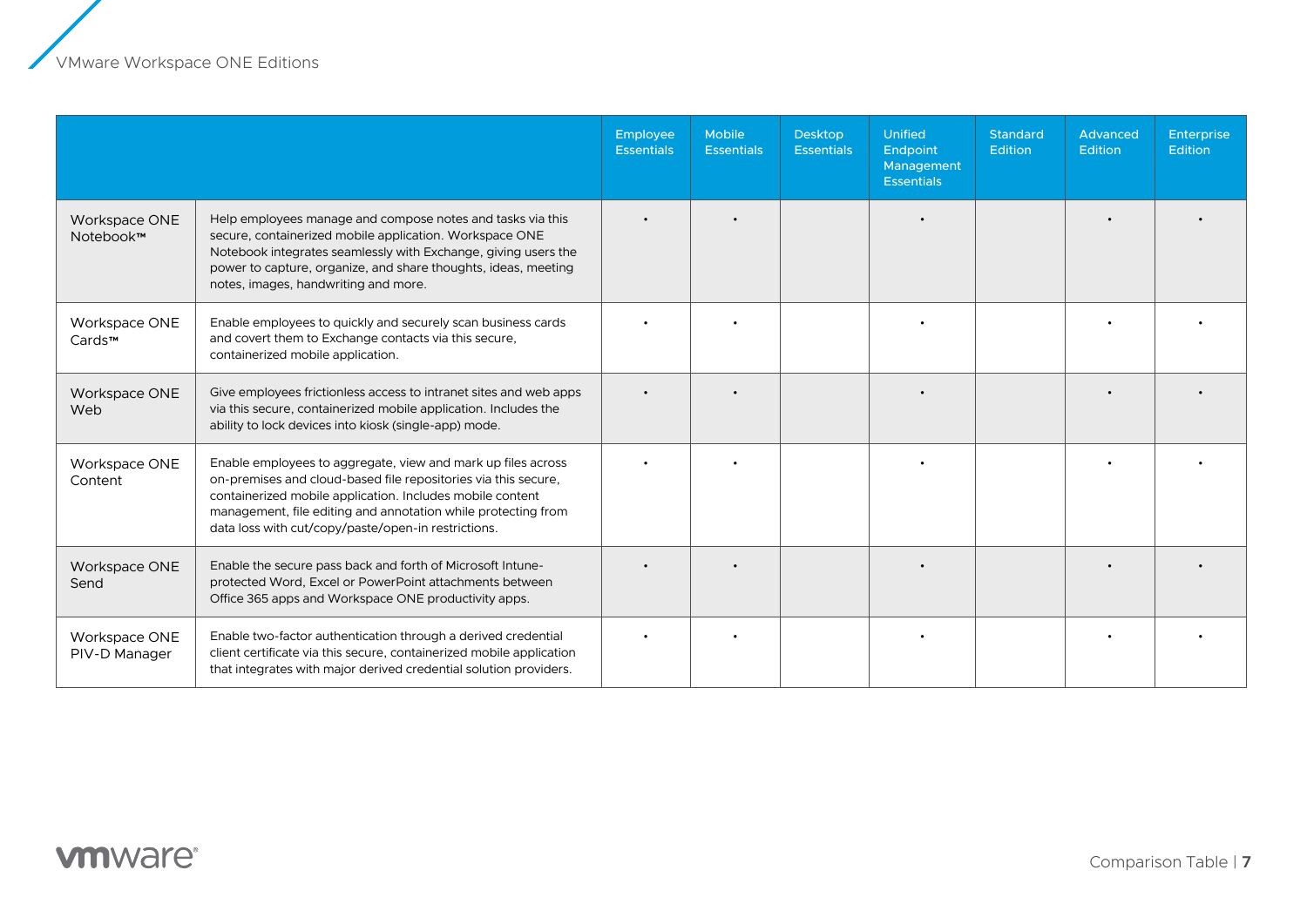|                                                                                      |                                                                                                                                                                                                                                                                                                                                                                                                                                                                                                                                                                                                                                                                                                                                                                                                                                                               | <b>Employee</b><br><b>Essentials</b> | <b>Mobile</b><br><b>Essentials</b> | <b>Desktop</b><br><b>Essentials</b> | Unified<br>Endpoint<br>Management<br><b>Essentials</b> | <b>Standard</b><br><b>Edition</b> | <b>Advanced</b><br><b>Edition</b> | <b>Enterprise</b><br><b>Edition</b> |
|--------------------------------------------------------------------------------------|---------------------------------------------------------------------------------------------------------------------------------------------------------------------------------------------------------------------------------------------------------------------------------------------------------------------------------------------------------------------------------------------------------------------------------------------------------------------------------------------------------------------------------------------------------------------------------------------------------------------------------------------------------------------------------------------------------------------------------------------------------------------------------------------------------------------------------------------------------------|--------------------------------------|------------------------------------|-------------------------------------|--------------------------------------------------------|-----------------------------------|-----------------------------------|-------------------------------------|
| Special purpose device management                                                    |                                                                                                                                                                                                                                                                                                                                                                                                                                                                                                                                                                                                                                                                                                                                                                                                                                                               |                                      |                                    |                                     |                                                        |                                   |                                   |                                     |
| Advanced<br>mission<br>critical device<br>management<br>(Frontline<br>Worker Add-on) | Deliver advanced management for corporate-owned, shared,<br>mission-critical endpoints (e.g., rugged handheld mobile<br>computers and tablets, ruggedized consumer smartphones and<br>tablets in protective cases or sleds, mobile printers, augmented<br>and virtual reality head-mounted wearables, and Raspberry Pi<br>devices). Includes support for Workspace ONE Rugged<br>Enrollment Configuration Wizard (including support for OEM-<br>specific barcode enrollment, such as Zebra StageNow and<br>Honeywell Enterprise Provisioner); advanced shared Android<br>device management with Workspace ONE Launcher™ (including<br>single or multi-app mode, check-in/checkout, and UI<br>customization); product provisioning; relay servers; and legacy<br>and nontraditional platforms (including Linux, QNX, tvOS,<br>Windows CE, and Windows Mobile). |                                      | Add-on                             | Add-on                              | Add-on                                                 |                                   |                                   |                                     |
| Remote support for endpoints                                                         |                                                                                                                                                                                                                                                                                                                                                                                                                                                                                                                                                                                                                                                                                                                                                                                                                                                               |                                      |                                    |                                     |                                                        |                                   |                                   |                                     |
| Workspace<br><b>ONE Assist for</b><br>remote support/<br>management of<br>endpoints  | Enable IT and help desk staff to quickly assist employees with<br>mobile device and laptop tasks and issues with remote view and<br>control capabilities; advanced privacy settings; and file, task and<br>application management tools. Supports Android, iOS, Windows<br>CE, Windows Mobile, Windows 10, macOS and<br>Linux devices.                                                                                                                                                                                                                                                                                                                                                                                                                                                                                                                        | Add-on                               | Add-on                             | Add-on                              | Add-on                                                 | Add-on                            | Add-on                            | Add-on                              |

## **vmware**<sup>®</sup>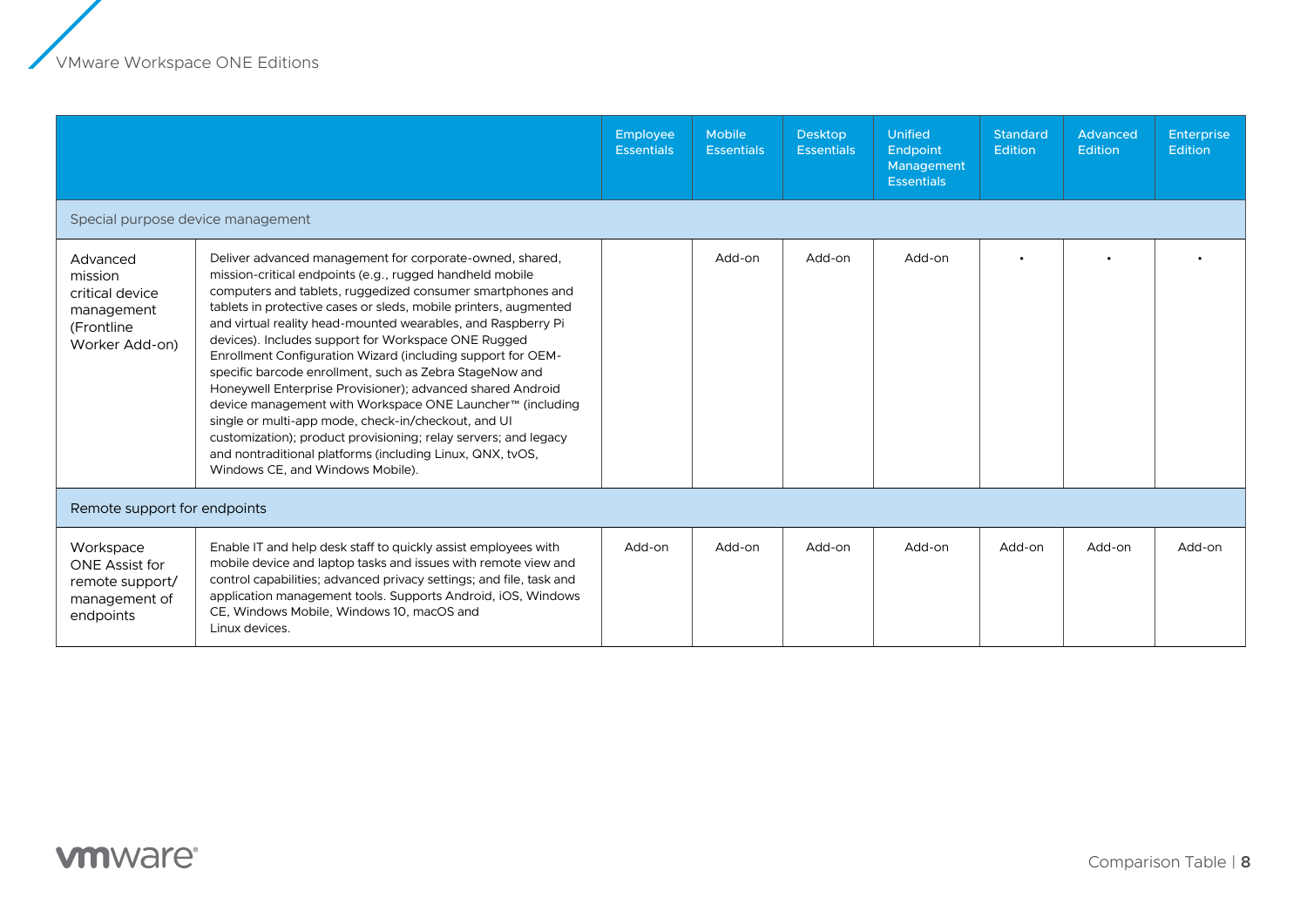$\overline{a}$ 

|                                                                             |                                                                                                                                                                                                                                                                                                                                                                                                            | Employee<br><b>Essentials</b> | <b>Mobile</b><br><b>Essentials</b> | <b>Desktop</b><br><b>Essentials</b> | <b>Unified</b><br>Endpoint<br>Management<br><b>Essentials</b> | <b>Standard</b><br><b>Edition</b> | Advanced<br>Edition | <b>Enterprise</b><br><b>Edition</b> |
|-----------------------------------------------------------------------------|------------------------------------------------------------------------------------------------------------------------------------------------------------------------------------------------------------------------------------------------------------------------------------------------------------------------------------------------------------------------------------------------------------|-------------------------------|------------------------------------|-------------------------------------|---------------------------------------------------------------|-----------------------------------|---------------------|-------------------------------------|
| <b>Experience Workflows</b>                                                 |                                                                                                                                                                                                                                                                                                                                                                                                            |                               |                                    |                                     |                                                               |                                   |                     |                                     |
| Experience<br>Workflows <sup>8</sup>                                        | Simplify workflows by empowering users to complete tasks across<br>third-party business systems without leaving Workspace ONE<br>Intelligent Hub on mobile, desktop and/or web.                                                                                                                                                                                                                            | Add-on                        | Add-on                             | Add-on                              | Add-on                                                        | Add-on                            | Add-on              | Add-on                              |
| AVA <sup>8</sup>                                                            | Add the automated virtual assistant (AVA) to the Workspace ONE<br>Intelligent Hub application to empower employees with self-<br>service answers to questions, troubleshooting assistance and<br>more. AVA can be integrated with Experience Workflows to<br>support guided actions on third-party business systems, such as<br>opening a ticket in an ITSM system. Requires an IBM Watson<br>environment. | Add-on                        | Add-on                             | Add-on                              | Add-on                                                        | Add-on                            | Add-on              | Add-on                              |
|                                                                             | Experience Analytics with Workspace ONE Intelligence                                                                                                                                                                                                                                                                                                                                                       |                               |                                    |                                     |                                                               |                                   |                     |                                     |
| Report<br>customization<br>and scheduling <sup>5</sup><br>(historical data) | Design custom reports with device, application and user data in<br>Workspace ONE Intelligence.                                                                                                                                                                                                                                                                                                             | Add-on $6$                    | Add-on $6$                         | Add-on $6$                          | $Add-on6$                                                     | $Add-on6$                         | $Add-on6$           |                                     |
| Device health<br>and lifecycle <sup>5</sup>                                 | Report and automate based on device health data for mobile<br>and desktop operating systems, including device information,<br>Sensors, and OS updates information from Workspace ONE.                                                                                                                                                                                                                      |                               | $\cdot$ <sup>4</sup>               | $\bullet^4$                         | $\cdot^4$                                                     | $Add-on6$                         | Add-on $6$          |                                     |
| Digital Employee<br>Experience<br>Management <sup>5</sup>                   | Track digital workspace metrics impacting employee experience;<br>proactively identify issues; perform root cause analysis; and<br>quickly remediate across Windows 10, macOS, iOS and Android.<br>Increase employee engagement and productivity.                                                                                                                                                          | $Add-on6$                     | $Add-on6$                          | Add-on $6$                          | $Add-on6$                                                     | $Add-on6$                         | $Add-on6$           |                                     |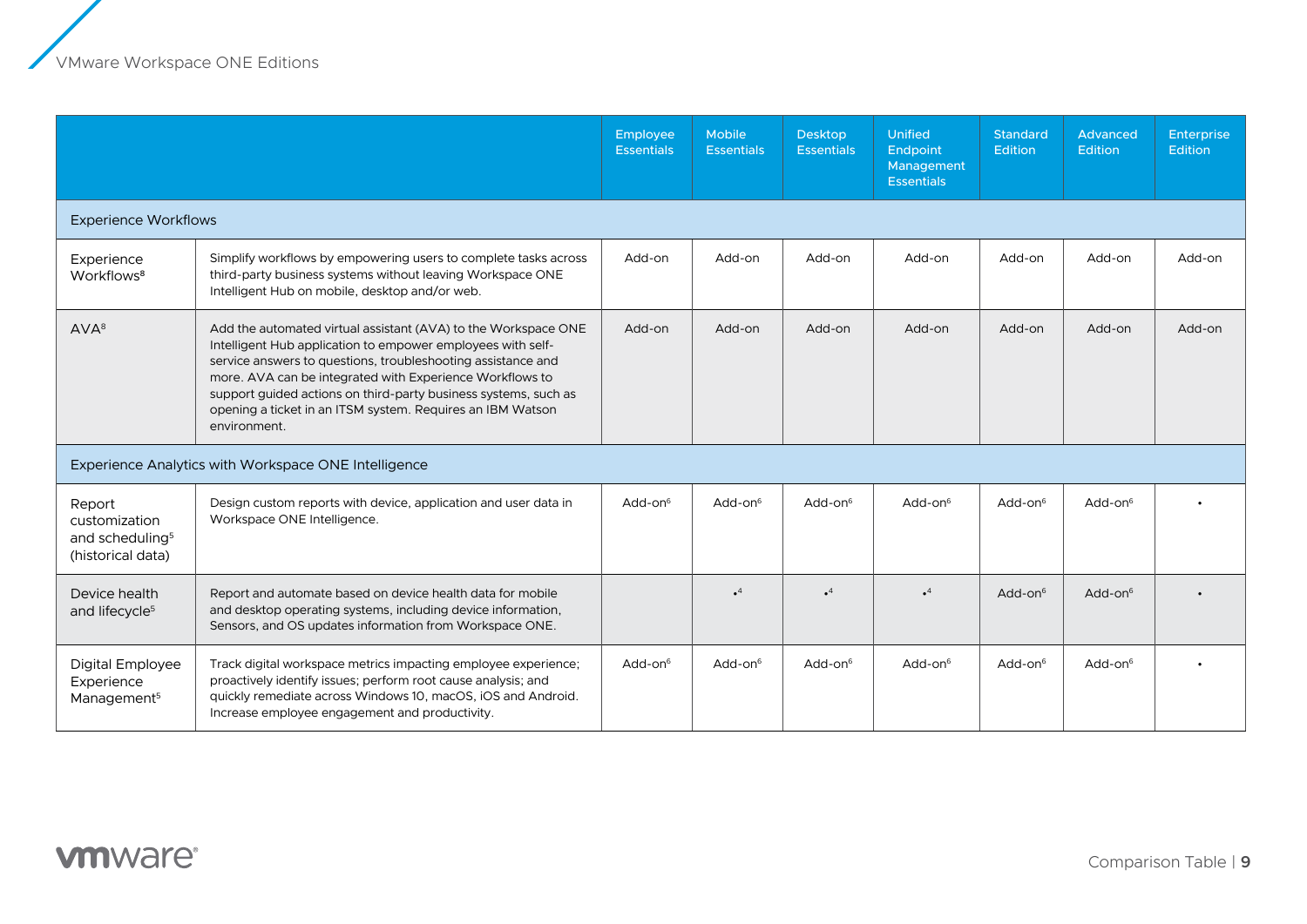|                                                                                          |                                                                                                                                                                                                                                                                                                                                                           | Employee<br><b>Essentials</b> | <b>Mobile</b><br><b>Essentials</b> | <b>Desktop</b><br><b>Essentials</b> | Unified<br>Endpoint<br>Management<br><b>Essentials</b> | <b>Standard</b><br><b>Edition</b> | <b>Advanced</b><br><b>Edition</b> | Enterprise<br><b>Edition</b> |
|------------------------------------------------------------------------------------------|-----------------------------------------------------------------------------------------------------------------------------------------------------------------------------------------------------------------------------------------------------------------------------------------------------------------------------------------------------------|-------------------------------|------------------------------------|-------------------------------------|--------------------------------------------------------|-----------------------------------|-----------------------------------|------------------------------|
|                                                                                          | Risk Analytics with Workspace ONE Intelligence                                                                                                                                                                                                                                                                                                            |                               |                                    |                                     |                                                        |                                   |                                   |                              |
| Report<br>customization<br>and scheduling <sup>5</sup><br>(historical data)              | Design custom reports with device, application and user data in<br>Workspace ONE Intelligence.                                                                                                                                                                                                                                                            | Add-on $6$                    | Add-on $6$                         | Add-on <sup>6</sup>                 | Add-on $6$                                             | Add-on $6$                        | Add-on $6$                        |                              |
| Device health<br>and lifecycle <sup>5</sup>                                              | Report and automate based on device health data for mobile and<br>desktop operating systems, including device information,<br>Sensors, and OS updates information from Workspace ONE.                                                                                                                                                                     |                               | $\cdot^4$                          | $\bullet^4$                         | $\cdot$ <sup>4</sup>                                   | Add-on $6$                        | Add-on $6$                        |                              |
| Device health<br>and security <sup>5</sup>                                               | Report on threat and compliance data from sources, including<br>Workspace ONE UEM and Workspace ONE Access. Automate<br>vulnerability management and OS patching with CVE-based<br>tracking and remediation workflows.                                                                                                                                    |                               | $\cdot^4$                          | $\bullet^4$                         | $\cdot$ <sup>4</sup>                                   | Add-on $6$                        | Add-on <sup>6</sup>               |                              |
| Risk-based<br>conditional<br>access with<br>Workspace ONE<br>Intelligence<br>integration | Utilize Workspace ONE Intelligence risk scores in conditional<br>access decisions.                                                                                                                                                                                                                                                                        | $Add-on6$                     | Add-on $6$                         | $Add-on6$                           | Add-on $6$                                             | Add-on $6$                        | Add-on $6$                        |                              |
| Risk Analytics <sup>5</sup>                                                              | Deliver continuous verification based on machine learning with risk<br>analytics and risk scores from device context and user behavior.                                                                                                                                                                                                                   | Add-on <sup>6</sup>           | $Add-on6$                          | Add-on $6$                          | Add-on $6$                                             | Add-on $6$                        | Add-on $6$                        |                              |
| Workspace ONE<br>Trust Network <sup>5</sup>                                              | Combine insights from Workspace ONE with integrated security<br>partner solutions-including endpoint detection and response<br>(EDR) solutions, antivirus/malware solutions, mobile threat<br>defense (MTD) solutions, and cloud access security brokers<br>(CASB)-to deliver predictive and automated security in the<br>digital workspace. <sup>9</sup> | $Add-on6$                     | Add-on $6$                         | $Add-on6$                           | Add-on $6$                                             | Add-on $6$                        | Add-on $6$                        |                              |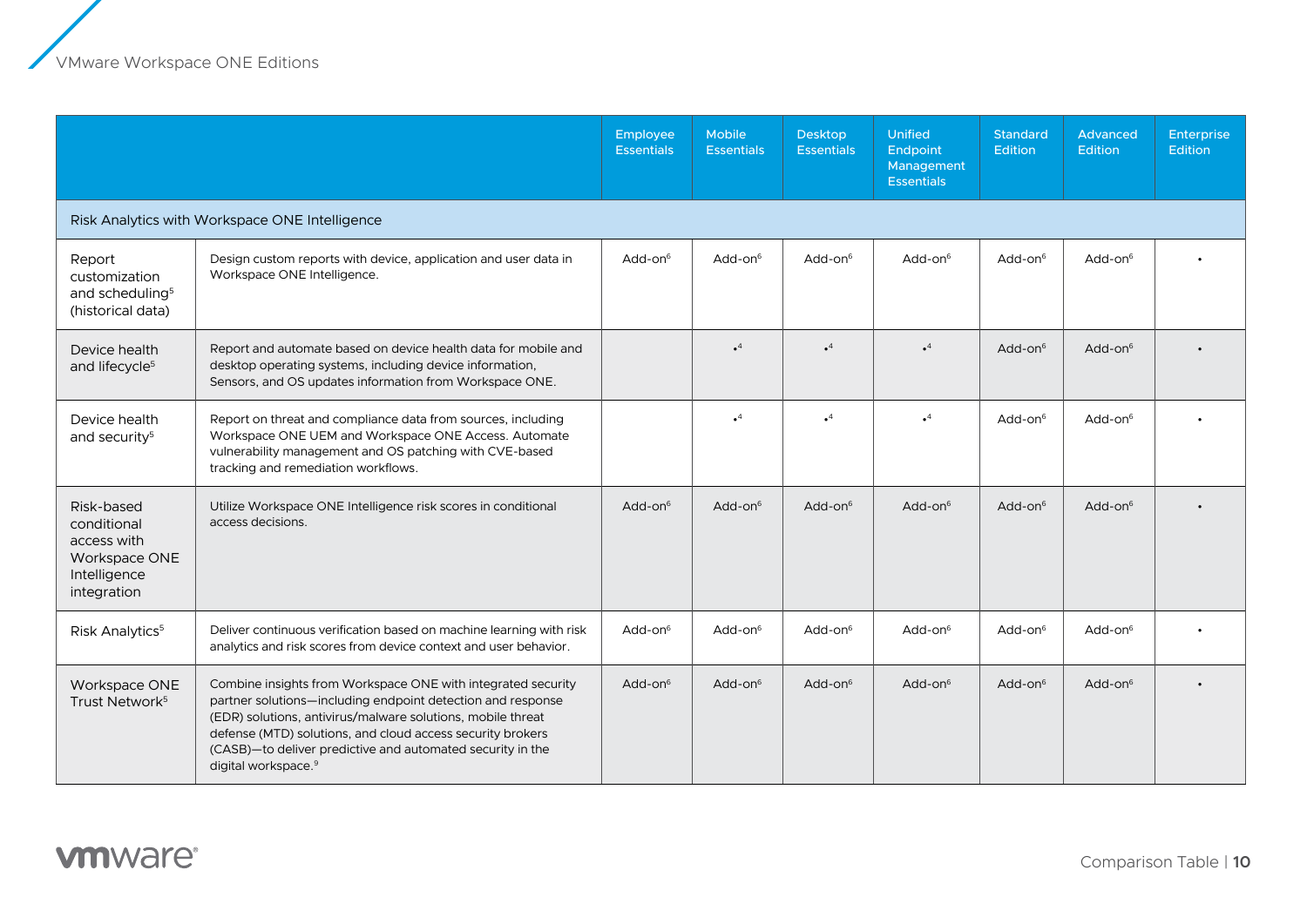|                                                        |                                                                                                                                                                           | Employee<br><b>Essentials</b>                      | <b>Mobile</b><br><b>Essentials</b>                 | <b>Desktop</b><br><b>Essentials</b>                | <b>Unified</b><br>Endpoint<br>Management<br><b>Essentials</b> | <b>Standard</b><br><b>Edition</b>                  | Advanced<br>Edition                                | <b>Enterprise</b><br><b>Edition</b>                |
|--------------------------------------------------------|---------------------------------------------------------------------------------------------------------------------------------------------------------------------------|----------------------------------------------------|----------------------------------------------------|----------------------------------------------------|---------------------------------------------------------------|----------------------------------------------------|----------------------------------------------------|----------------------------------------------------|
| Virtual apps with VMware Horizon                       |                                                                                                                                                                           |                                                    |                                                    |                                                    |                                                               |                                                    |                                                    |                                                    |
| Virtual apps<br>(Horizon Apps<br>Universal<br>license) | Simplify the management and delivery of virtual apps on<br>premises, in the cloud, or in a hybrid or multi-cloud configuration<br>through a single platform to end users. | Add-on                                             | Add-on                                             | Add-on                                             | Add-on                                                        | Add-on                                             | Add-on                                             |                                                    |
|                                                        |                                                                                                                                                                           | Employee<br><b>Essentials</b>                      | Mobile<br><b>Essentials</b>                        | <b>Desktop</b><br><b>Essentials</b>                | <b>Unified</b><br>Endpoint<br>Management<br><b>Essentials</b> | <b>Standard</b><br><b>Edition</b>                  | Advanced<br><b>Edition</b>                         | <b>Enterprise</b><br><b>Edition</b>                |
| License entitlements                                   |                                                                                                                                                                           |                                                    |                                                    |                                                    |                                                               |                                                    |                                                    |                                                    |
| Default app<br>storage space<br>(for SaaS only)        | Utilize the default app storage space. Additional storage may<br>be purchased at 25GB increments.                                                                         | 25GB                                               | 25GB                                               | 500GB                                              | 500GB                                                         | 25GB                                               | 500GB                                              | 500GB                                              |
| Number<br>of licensed<br>devices                       | Maximum number of devices allowed under management or<br>SDK app managed.                                                                                                 | Per-device<br>license: 1<br>Per-user<br>license: 5 | Per-device<br>license: 1<br>Per-user<br>license: 5 | Per-device<br>license: 1<br>Per-user<br>license: 5 | Per-device<br>license: 1<br>Per-user<br>license: 5            | Per-device<br>license: 1<br>Per-user<br>license: 5 | Per-device<br>license: 1<br>Per-user<br>license: 5 | Per-device<br>license: 1<br>Per-user<br>license: 5 |
| Workspace                                              | Maximum number of devices that may access the Workspace                                                                                                                   | Per-user                                           | Per-user                                           | Per-user                                           | Per-user                                                      | Per-user                                           | Per-user                                           | Per-user                                           |

license: Unlimited

license: Unlimited

license: Unlimited

license: Unlimited

license: Unlimited

license: Unlimited

ONE portal access

ONE portal through a browser without being managed.

license: Unlimited